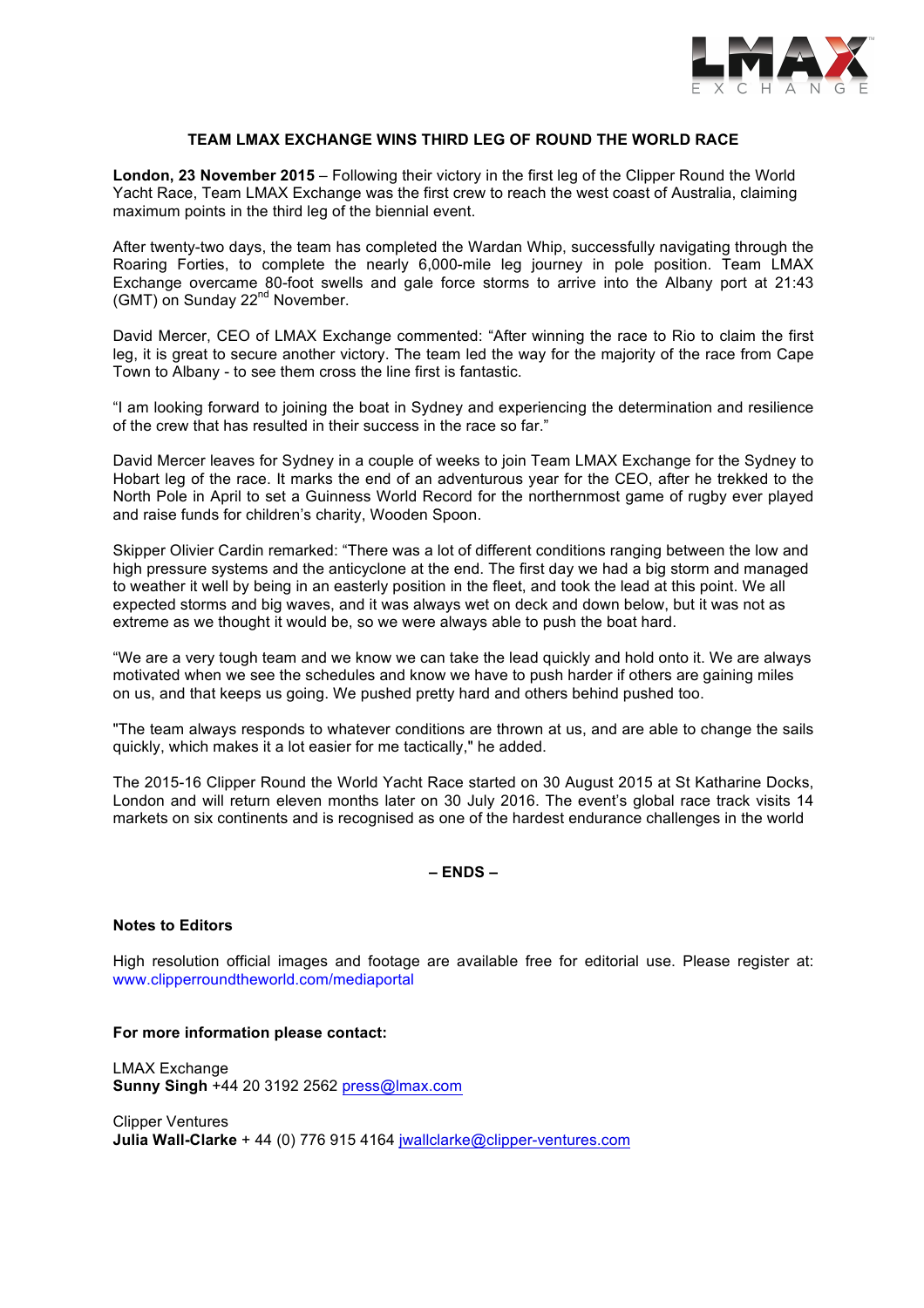

## **About LMAX Exchange:**

Recognised as one of the UK's fastest growing technology firms for three consecutive years (2015, 2014 and 2013 Sunday Times, Tech Track 100), LMAX Exchange is the leading MTF for FX, authorised and regulated by the FCA. Servicing retail brokers, funds, corporates, asset managers and banks, LMAX Exchange delivers a unique vision for global FX trading - a transparent, neutral, level playing field for all market participants, regardless of status, size or activity levels.

The LMAX Exchange open order book is driven by streaming, no 'Last Look' limit orders supplied by General Member liquidity providers. LMAX Exchange offers a range of key products, including spot FX, precious metals, commodities and equity indices, with complete pre and post-trade transparency and order execution where no 'last look' is standard. Orders are executed in strict price/time priority at an average speed of 4ms.

LMAX Exchange – the emerging benchmark for global FX.

## **Awards:**

2015 #6 Fastest Growing Tech Company in the UK - Sunday Times Tech Track 100 2015 Best Margin Sector Platform - Profit & Loss Readers' Choice Awards 2015 Best FX Trading Venue – ECN/MTF – WSL Institutional Trading Awards 2014 #1 Fastest Growing Tech Company in the UK - Sunday Times Tech Track 100 2014 Best Margin Sector Platform – Profit & Loss Readers' Choice Awards 2014 Best FX Trading Venue – ECN/MTF – WSL Institutional Trading Awards 2014 Best Infrastructure/Technology Initiative - WSL Institutional Trading Awards 2013 #15 Fastest Growing Tech Company in the UK - Sunday Times Tech Track 100 2013 Best Overall Testing Project - The European Software Testing Awards 2013 Best Executing Venue - Forex Magnates Awards 2013 Best Margin Sector Platform - Profit & Loss Readers' Choice Awards 2013 Best FX Trading Platform - ECN/MTF - WSL Institutional Trading Awards 2011 Best Trading System - Financial Sector Technology Awards 2011 Oracle's "Duke's Choice" - Innovative Programming Framework Award

LMAX Limited operates a multilateral trading facility (MTF). Authorised and regulated by the Financial Conduct Authority, FCA Registered no. 509778.

## **www.lmax.com**

## **About Clipper Round the World Yacht Race:**

The Clipper Round the World Yacht Race is the world's longest ocean adventure and is also regarded as one of the toughest endurance challenges on the planet. At 40,000 nautical miles long and taking almost a year to complete, it consists of twelve teams competing against each other on the world's largest matched fleet of 70-foot ocean racing yachts.

The Clipper Race was established in 1996 by Sir Robin Knox-Johnston, the first person to sail solo non-stop around the world in 1968-69. His aim was to allow anyone, regardless of previous sailing experience, the chance to embrace the thrill of ocean racing; it is the only event of its kind for amateur sailors. Around 40 per cent of crew are novices and have never sailed before starting a comprehensive training programme ahead of their adventure.

This unique challenge brings together everyone from chief executives to taxi drivers, nurses and firefighters, farmers, airline pilots and students, from age 18 upwards, to take on Mother Nature's toughest conditions. There is no upper age limit, the oldest competitor to date is 74.

Whether they choose to take on the whole circumnavigation or compete in one or more of eight individual legs, all our crew achieve something remarkable as they conquer some of the world's most challenging oceans.

The overall route is split into a series of global races and a maximum 12 points going to first place ascending to 1 point for twelfth place. The team with the highest cumulative points at the end of